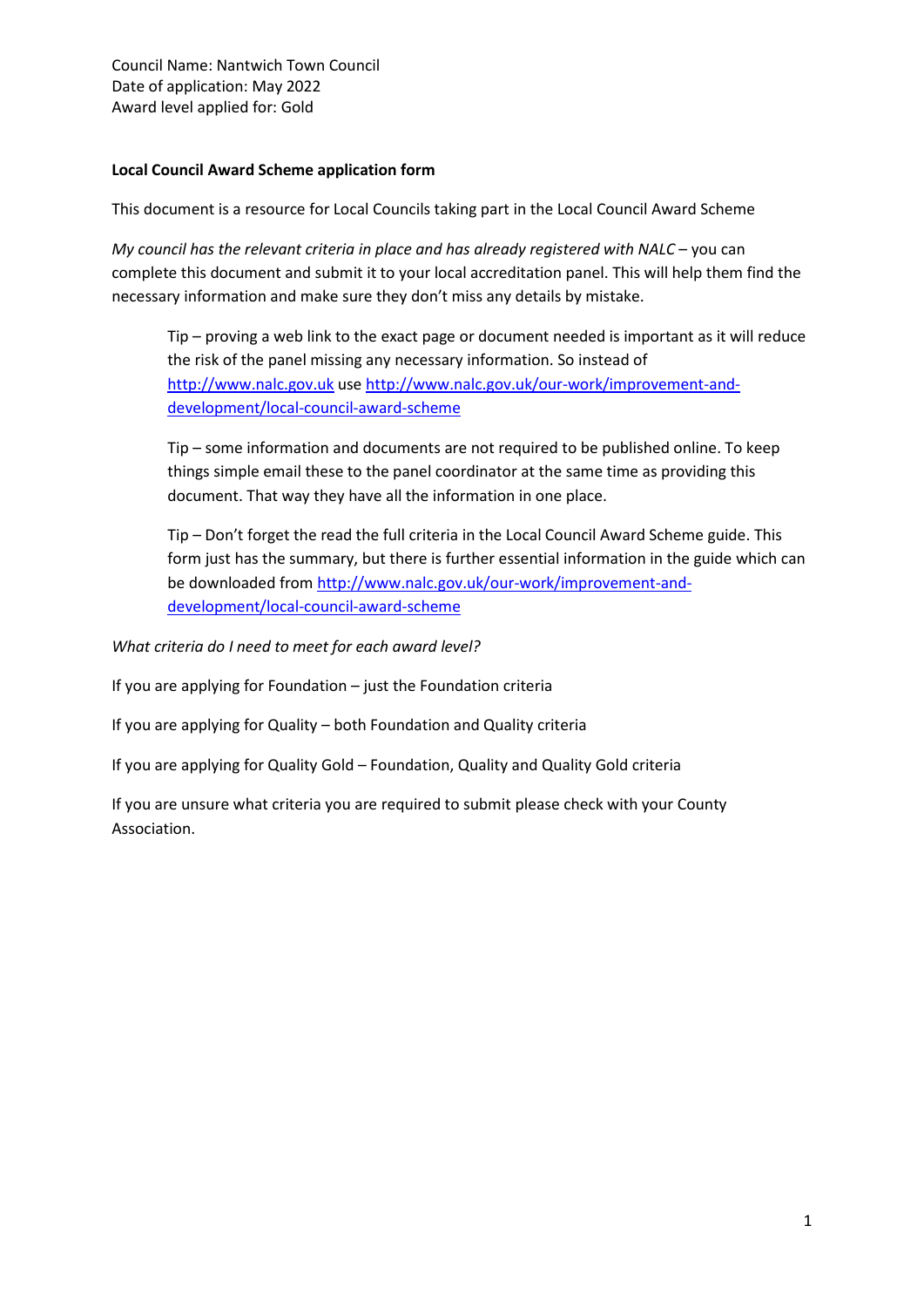

| The Council confirms by resolution<br>that it recognises its duties in<br>relation to bio-diversity and crime<br>and disorder and that all<br>documentation and information is<br>in place for a specified award | Does the<br>council meet<br>this<br>requirement? | Hyperlink to council<br>resolution:                                                                                                                                   |
|------------------------------------------------------------------------------------------------------------------------------------------------------------------------------------------------------------------|--------------------------------------------------|-----------------------------------------------------------------------------------------------------------------------------------------------------------------------|
| <b>Criteria</b>                                                                                                                                                                                                  | Do you meet<br>these criteria?                   | Where are these published<br>online?                                                                                                                                  |
| Its standing orders<br>$\mathbf{1}$                                                                                                                                                                              |                                                  | https://www.nantwichtownc<br>ouncil.gov.uk/wp-<br>content/uploads/sites/33/20<br>21/08/NTC-Standing-Orders-<br>2021.pdf                                               |
| 2 Its financial regulations                                                                                                                                                                                      | $\checkmark$                                     | https://www.nantwichtownc<br>ouncil.gov.uk/wp-<br>content/uploads/sites/33/20<br>21/08/NTC-Financial-<br>Regulations-2021.pdf                                         |
| Its Code of Conduct and a link to<br>3<br>councillors' registers of interests                                                                                                                                    | $\checkmark$                                     | https://www.nantwichtownc<br>ouncil.gov.uk/wp-<br>content/uploads/sites/33/20<br>20/07/Code-of-Conduct.pdf<br>https://www.nantwichtownc<br>ouncil.gov.uk/councillors/ |
| Its publication scheme<br>4                                                                                                                                                                                      |                                                  | https://www.nantwichtownc<br>ouncil.gov.uk/wp-<br>content/uploads/sites/33/20<br>20/07/Nantwich-Town-<br><b>Council-Publication-</b><br>Scheme.pdf                    |
| Its last annual return<br>5.                                                                                                                                                                                     |                                                  | https://www.nantwichtownc<br>ouncil.gov.uk/town-council-<br>finances/                                                                                                 |
| Transparent information about<br>6<br>council payments                                                                                                                                                           | $\checkmark$                                     | https://www.nantwichtownc<br>ouncil.gov.uk/town-council-<br>finances/                                                                                                 |
| A calendar of all meetings including<br>7 <sup>1</sup>                                                                                                                                                           | $\checkmark$                                     | https://www.nantwichtownc                                                                                                                                             |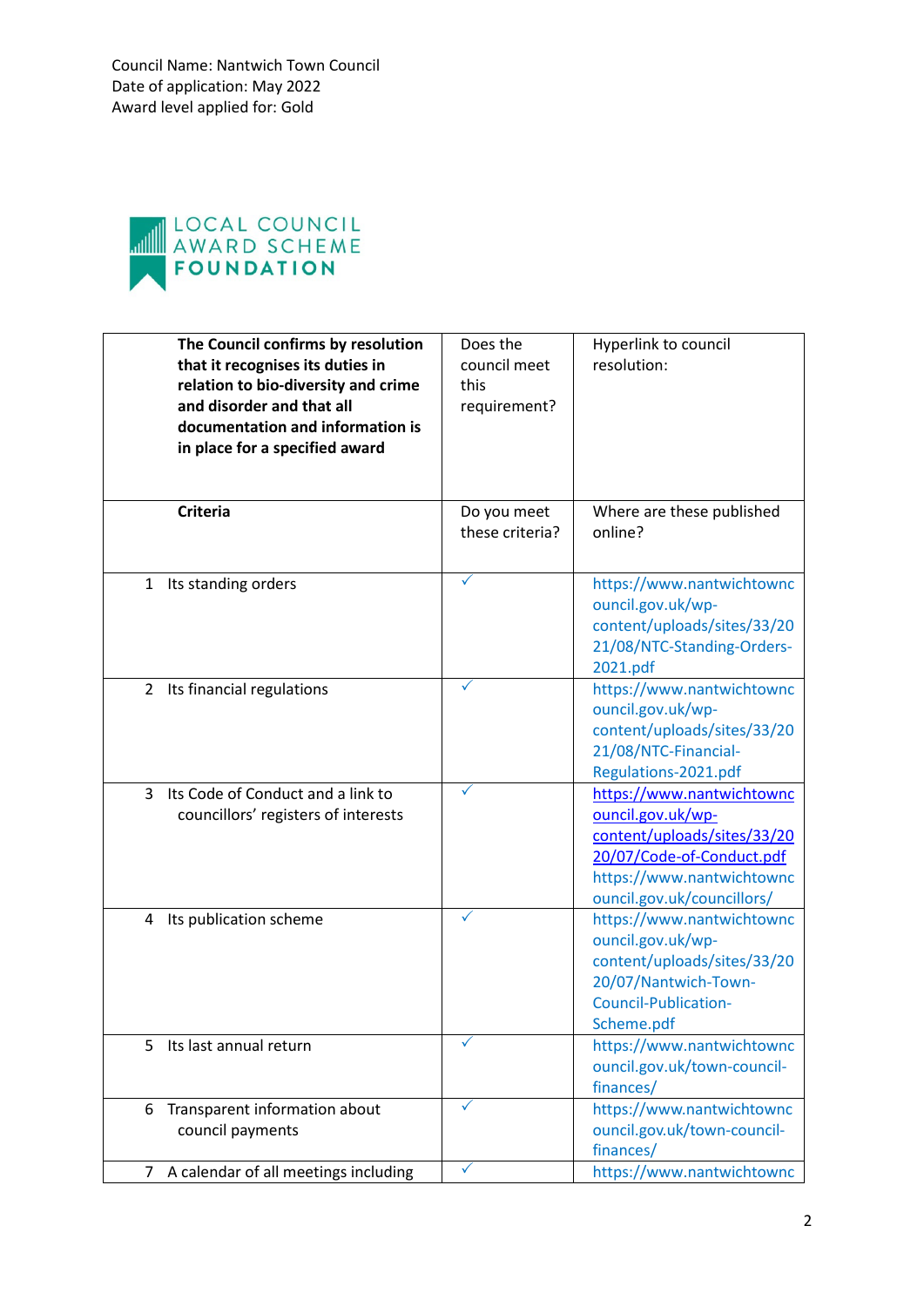| the annual meeting of electors                                                                                                  |   | ouncil.gov.uk/meetings-<br>calendar/                                                                                                                                      |
|---------------------------------------------------------------------------------------------------------------------------------|---|---------------------------------------------------------------------------------------------------------------------------------------------------------------------------|
| Minutes for at least one year of full<br>8<br>council meetings and (if relevant) all<br>committee and sub-committee<br>meetings |   | https://www.nantwichtownc<br>ouncil.gov.uk/meetings-<br>calendar/                                                                                                         |
|                                                                                                                                 |   | https://www.nantwichtownc<br>ouncil.gov.uk/nantwich-<br>town-council-minute-<br>archive/                                                                                  |
| Current agendas<br>9                                                                                                            |   | https://www.nantwichtownc<br>ouncil.gov.uk/meetings-<br>calendar/                                                                                                         |
| 10 The budget and precept information<br>for the current or next financial year                                                 | ✓ | https://www.nantwichtownc<br>ouncil.gov.uk/town-council-<br>finances/                                                                                                     |
| 11 Its complaints procedure                                                                                                     |   | https://www.nantwichtownc<br>ouncil.gov.uk/wp-<br>content/uploads/sites/33/20<br>20/07/Nantwich-Town-<br>Council-Complaints-<br>Policy.pdf                                |
| 12 Its accessibility statement                                                                                                  | ✓ | https://www.nantwichtownc<br>ouncil.gov.uk/accessible-<br>documents/                                                                                                      |
| 13 Its privacy notice                                                                                                           | ✓ | https://www.nantwichtownc<br>ouncil.gov.uk/privacy-policy/                                                                                                                |
| 14 Council contact details and councillor<br>information in line with the<br><b>Transparency Code</b>                           |   | https://www.nantwichtownc<br>ouncil.gov.uk/contact/<br>https://www.nantwichtownc                                                                                          |
| 15 Its action plan for the current year                                                                                         |   | ouncil.gov.uk/councillors/<br>https://www.nantwichtownc<br>ouncil.gov.uk/wp-<br>content/uploads/sites/33/20<br>21/06/Annual-Report-20 21-<br>1.pdf (final page of report) |
| 16 Evidence of consulting the community                                                                                         | ✓ | https://www.nantwichtownc<br>ouncil.gov.uk/consultation/                                                                                                                  |
| 17 Publicity advertising council activities                                                                                     | ✓ | https://www.nantwichtownc<br>ouncil.gov.uk/whats-on/                                                                                                                      |
| 18 Evidence of participating in town and<br>country planning                                                                    |   | https://www.nantwichtownc<br>ouncil.gov.uk/consultation/                                                                                                                  |
|                                                                                                                                 |   | https://www.nantwichtownc<br>ouncil.gov.uk/meetings-<br>calendar/                                                                                                         |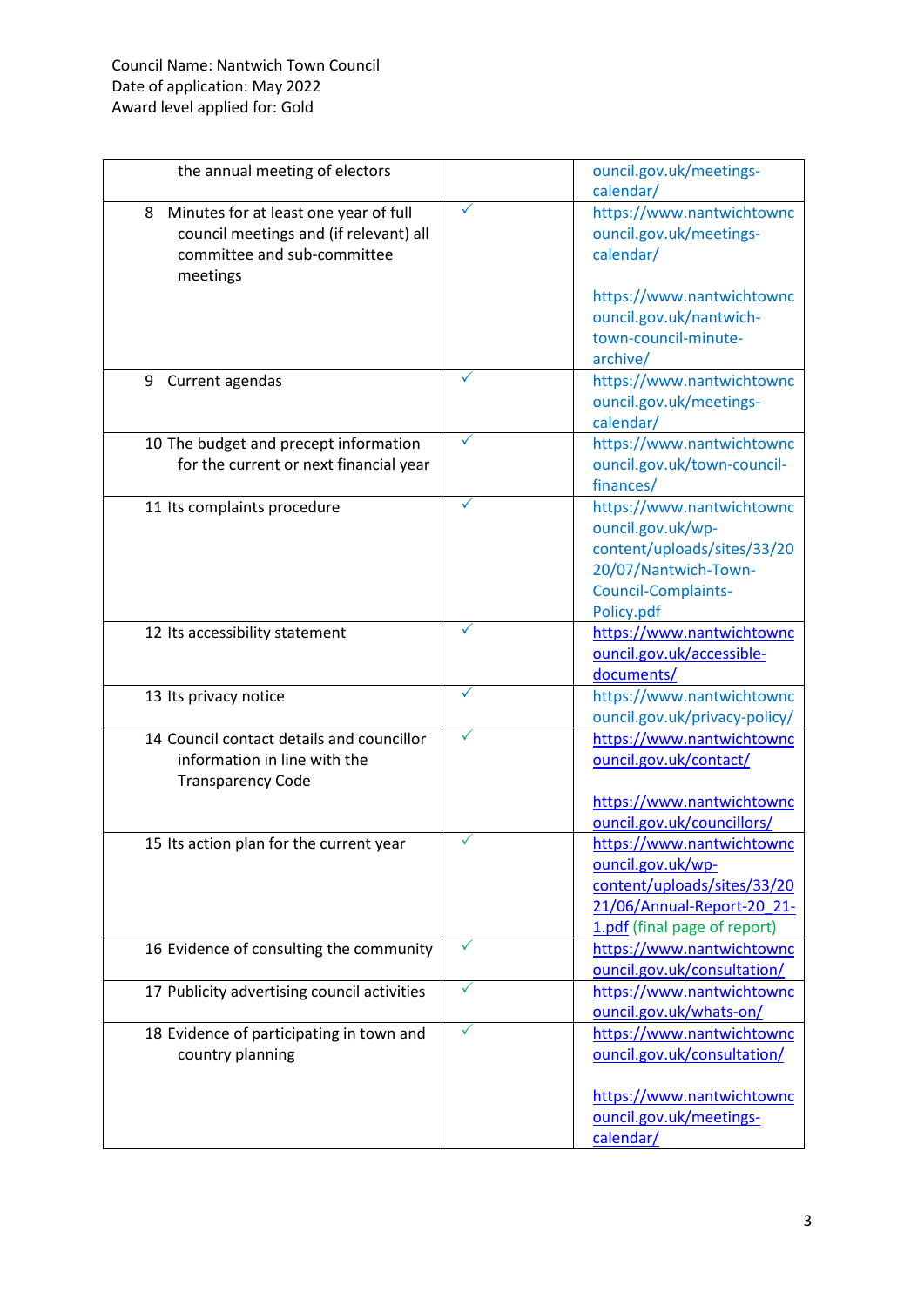| <b>The Council</b>                 | Does the     | Hyperlink to council resolution:                |
|------------------------------------|--------------|-------------------------------------------------|
| confirms by                        | council meet |                                                 |
| resolution that all                | this         |                                                 |
| documentation                      | requirement? |                                                 |
| and information is                 |              |                                                 |
| in place for a                     |              |                                                 |
|                                    |              |                                                 |
| specified award<br><b>Criteria</b> |              |                                                 |
|                                    | Do you meet  | Where are these published? Can they be provided |
|                                    | these        | electronically?                                 |
|                                    | criteria?    |                                                 |
| 19 A risk management               |              | https://www.nantwichtowncouncil.gov.uk/wp-      |
| scheme                             |              | content/uploads/sites/33/2021/05/NTC-           |
|                                    |              | Financial-Risk-Assessment-April-21.pdf          |
| 20 A register of assets            | ✓            | Attached to email                               |
| 21 Contracts for all               |              | Example attached                                |
| members of staff                   |              |                                                 |
| 22 up-to-date                      |              | Attached to email                               |
| insurance policies                 |              |                                                 |
| that mitigate risks                |              |                                                 |
| to public money                    |              |                                                 |
| 23 Disciplinary and                |              | Attached Employee handbook                      |
| grievance                          |              |                                                 |
| procedures                         |              |                                                 |
| 24 A policy for training           |              | https://www.nantwichtowncouncil.gov.uk/wp-      |
| and training and                   |              | content/uploads/sites/33/2021/05/Training-      |
| development of                     |              | Learning-and-Development-Policy.pdf             |
| and councillors                    |              |                                                 |
| 25 A record of all                 | ✓            | <b>Evidence Attached</b>                        |
| training                           |              |                                                 |
| undertaken by                      |              |                                                 |
| staff and                          |              |                                                 |
| councillors in the                 |              |                                                 |
| last year                          |              |                                                 |
| 26 A clerk who has                 |              | Evidence attached                               |
| achieved 12 CPD                    |              |                                                 |
| points in the last                 |              |                                                 |
|                                    |              |                                                 |
| year                               |              |                                                 |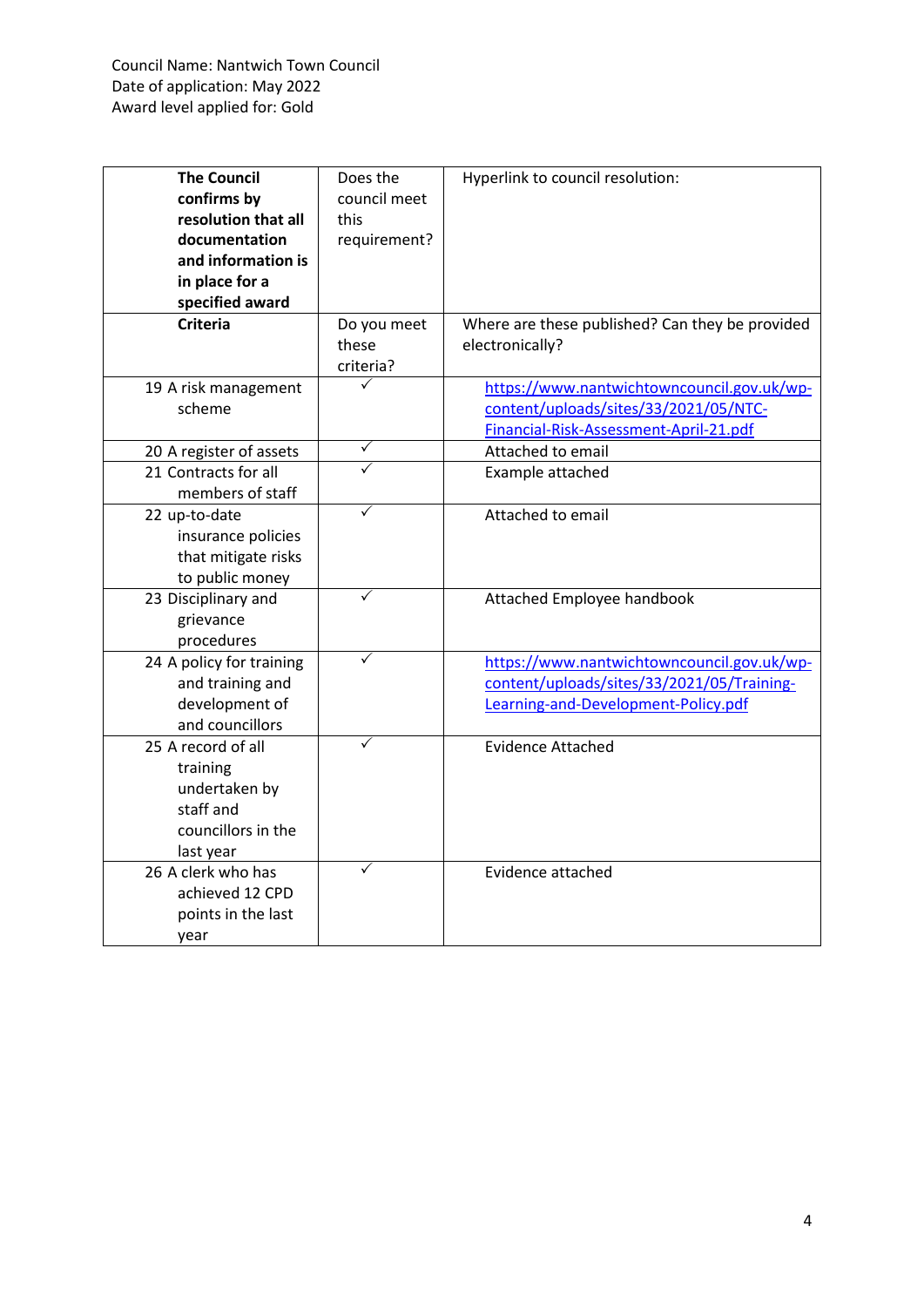

|                | <b>The Council</b><br>confirms by<br>resolution<br>that all<br>documentatio<br>n and<br>information is<br>in place for a<br>specified<br>award | Does the<br>council meet<br>this<br>requirement<br>ς | Hyperlink to council resolution:                                                                                                                                     |
|----------------|------------------------------------------------------------------------------------------------------------------------------------------------|------------------------------------------------------|----------------------------------------------------------------------------------------------------------------------------------------------------------------------|
|                | <b>Criteria</b>                                                                                                                                | Do you meet<br>these criteria?                       | Where are these published online?                                                                                                                                    |
| $\mathbf{1}$   | <b>Draft minutes</b><br>of all council<br>and<br>committee<br>meetings<br>within four<br>weeks of the<br>last meeting                          |                                                      | https://www.nantwichtowncouncil.gov.uk/minutes-<br>agendas/                                                                                                          |
| $\overline{2}$ | A Health and<br>Safety policy                                                                                                                  | ✓                                                    | https://www.nantwichtowncouncil.gov.uk/wp-<br>content/uploads/sites/33/2020/07/Nantwich-Town-<br>Council-Health-and-Safety-Policy.pdf                                |
| 3              | Its policy on<br>equality                                                                                                                      |                                                      | Attached employee handbook                                                                                                                                           |
| 4              | Councillor<br>profiles                                                                                                                         |                                                      | https://www.nantwichtowncouncil.gov.uk/councillors/                                                                                                                  |
| 5<br>6         | A community<br>engagement<br>policy<br>involving two-<br>way<br>communicatio<br>n between<br>council and<br>community<br>A grant               |                                                      | https://www.nantwichtowncouncil.gov.uk/wp-<br>content/uploads/sites/33/2021/06/Community-<br>Engagement-Policy.pdf<br>https://www.nantwichtowncouncil.gov.uk/grants/ |
|                | awarding<br>policy                                                                                                                             |                                                      |                                                                                                                                                                      |
| $\overline{7}$ | Evidence<br>showing how                                                                                                                        | ✓                                                    | https://www.nantwichtowncouncil.gov.uk/nantwich-<br>annual-town-meeting/                                                                                             |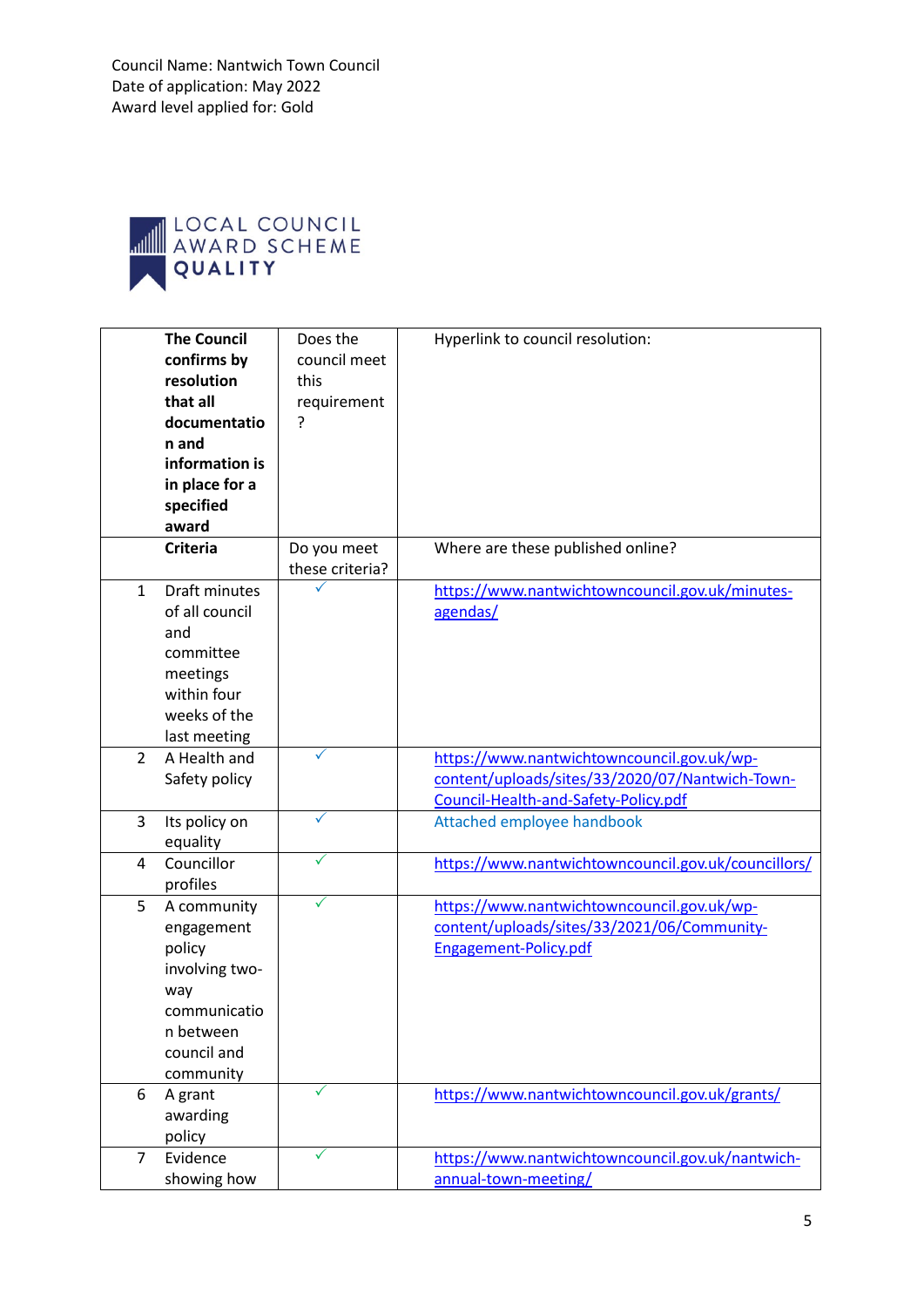| electors<br>contribute to<br>the Annual<br>Parish or Town<br>Meeting                                                                                                                                    |   |                                                                                                                                                                                                                                                                                                  |
|---------------------------------------------------------------------------------------------------------------------------------------------------------------------------------------------------------|---|--------------------------------------------------------------------------------------------------------------------------------------------------------------------------------------------------------------------------------------------------------------------------------------------------|
| 8<br>An action plan<br>and related<br>budget<br>responding to<br>community<br>engagement<br>and setting<br>out a<br>timetable for<br>action and<br>review                                               |   | https://www.nantwichtowncouncil.gov.uk/town-<br>council-finances/<br>https://www.nantwichtowncouncil.gov.uk/consultatio<br>n/<br>https://www.nantwichtowncouncil.gov.uk/vision/<br>https://www.nantwichtowncouncil.gov.uk/wp-<br>content/uploads/sites/33/2021/01/Consultation-<br>responses.pdf |
| Evidence of<br>9<br>community<br>engagement,<br>council<br>activities and<br>the promotion<br>of democratic<br>processes in<br>an annual<br>report, online<br>material and<br>regular news<br>bulletins | ✓ | https://www.nantwichtowncouncil.gov.uk/annual-<br>report/<br>https://www.nantwichtowncouncil.gov.uk/talk-of-the-<br>$town-2/$<br>https://www.nantwichtowncouncil.gov.uk/consultatio<br>n/<br>https://www.surveymonkey.co.uk/r/GRNHRSZ                                                            |
| 10 Evidence of<br>helping the<br>community<br>plan for its<br>future                                                                                                                                    | ✓ | https://www.nantwichtowncouncil.gov.uk/vision/                                                                                                                                                                                                                                                   |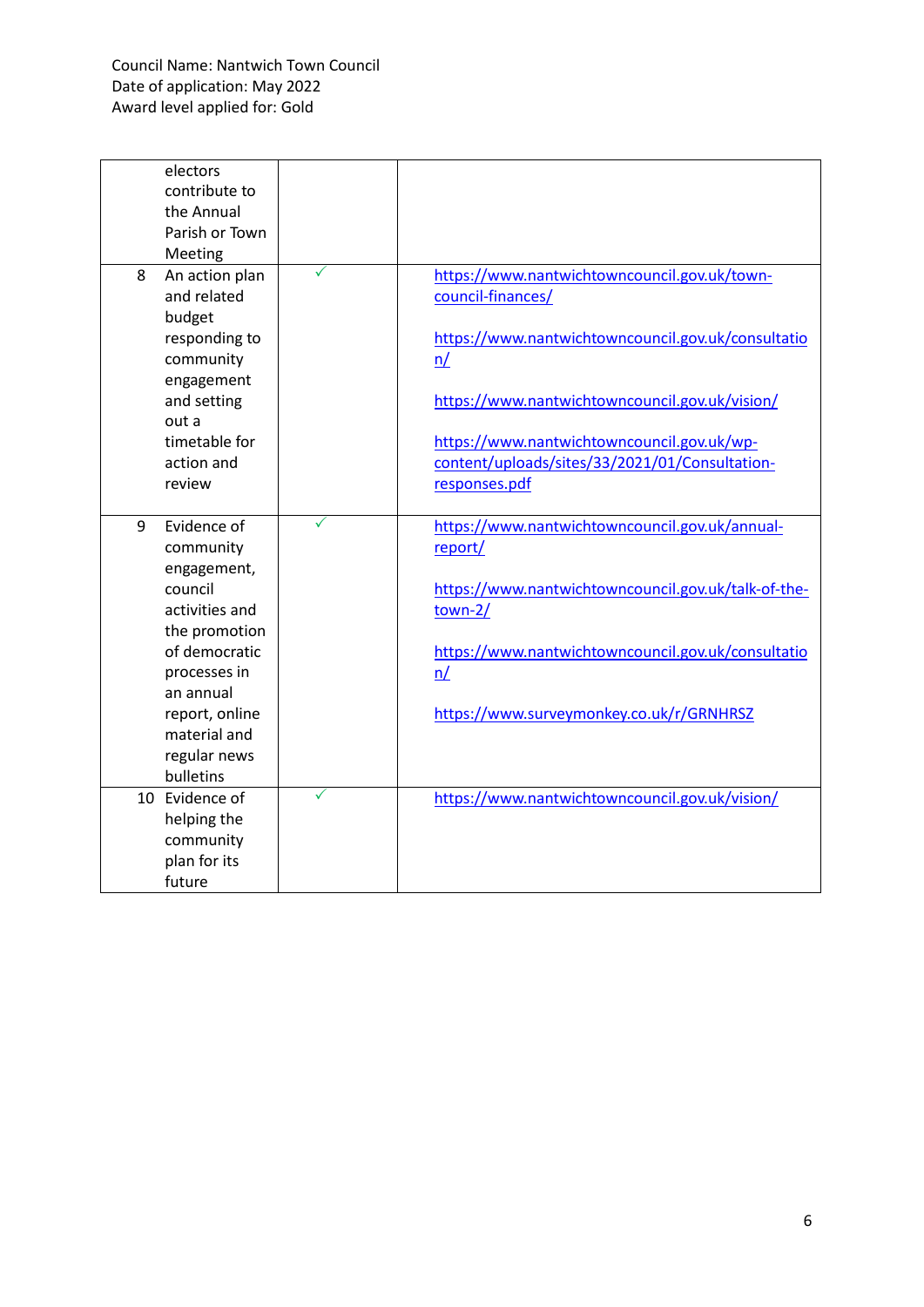| <b>The Council</b><br>confirms by<br>resolution that<br>all<br>documentation<br>and<br>information is<br>in place for a<br>specified<br>award | Does the<br>council meet<br>this<br>requirement? | Hyperlink to council resolution:                                                                                                                                                                                                                                                                                                                                       |
|-----------------------------------------------------------------------------------------------------------------------------------------------|--------------------------------------------------|------------------------------------------------------------------------------------------------------------------------------------------------------------------------------------------------------------------------------------------------------------------------------------------------------------------------------------------------------------------------|
| <b>Criteria</b>                                                                                                                               | Do you meet<br>these<br>criteria?                | Where are these published? Can they be provided<br>electronically?                                                                                                                                                                                                                                                                                                     |
| 11 a scheme of<br>delegation<br>(where relevant)                                                                                              | ✓                                                | https://www.nantwichtowncouncil.gov.uk/wp-<br>content/uploads/sites/33/2021/05/Nantwich-Town-<br>Council-Scheme-of-Delegation-210330.pdf                                                                                                                                                                                                                               |
| 12 at least two-<br>thirds of its<br>councillors who<br>stood for<br>election                                                                 | ✓                                                | https://www.cheshireeast.gov.uk/council and demo<br>cracy/voting and elections/elections/parish-council-<br>election-2019/kettleshulme-to-nantwich/nantwich-<br>town-north-and-west.aspx<br>https://www.cheshireeast.gov.uk/council and demo<br>cracy/voting and elections/elections/parish-council-<br>election-2019/kettleshulme-to-nantwich/nantwich-<br>south.aspx |
| 13 an annual report<br>that is actively<br>shared with the<br>community                                                                       |                                                  | https://www.nantwichtowncouncil.gov.uk/annual-<br>report/                                                                                                                                                                                                                                                                                                              |
| 14 Evidence of a<br>customer service<br>in how the<br>council handles<br>correspondence<br>with the public                                    |                                                  | https://www.nantwichtowncouncil.gov.uk/wp-<br>content/uploads/sites/33/2021/07/NTC-Customer-<br>Service-Policy.pdf                                                                                                                                                                                                                                                     |
| 15 a qualified clerk                                                                                                                          | ✓                                                | Attached evidence in email                                                                                                                                                                                                                                                                                                                                             |
| 16 a formal<br>appraisal process<br>for all staff                                                                                             |                                                  | See attached evidence on email                                                                                                                                                                                                                                                                                                                                         |
| 17 a training policy<br>and record for all<br>staff and<br>councillors                                                                        | $\checkmark$                                     | https://www.nantwichtowncouncil.gov.uk/wp-<br>content/uploads/sites/33/2021/05/Training-Learning-<br>and-Development-Policy.pdf<br>See evidence attached                                                                                                                                                                                                               |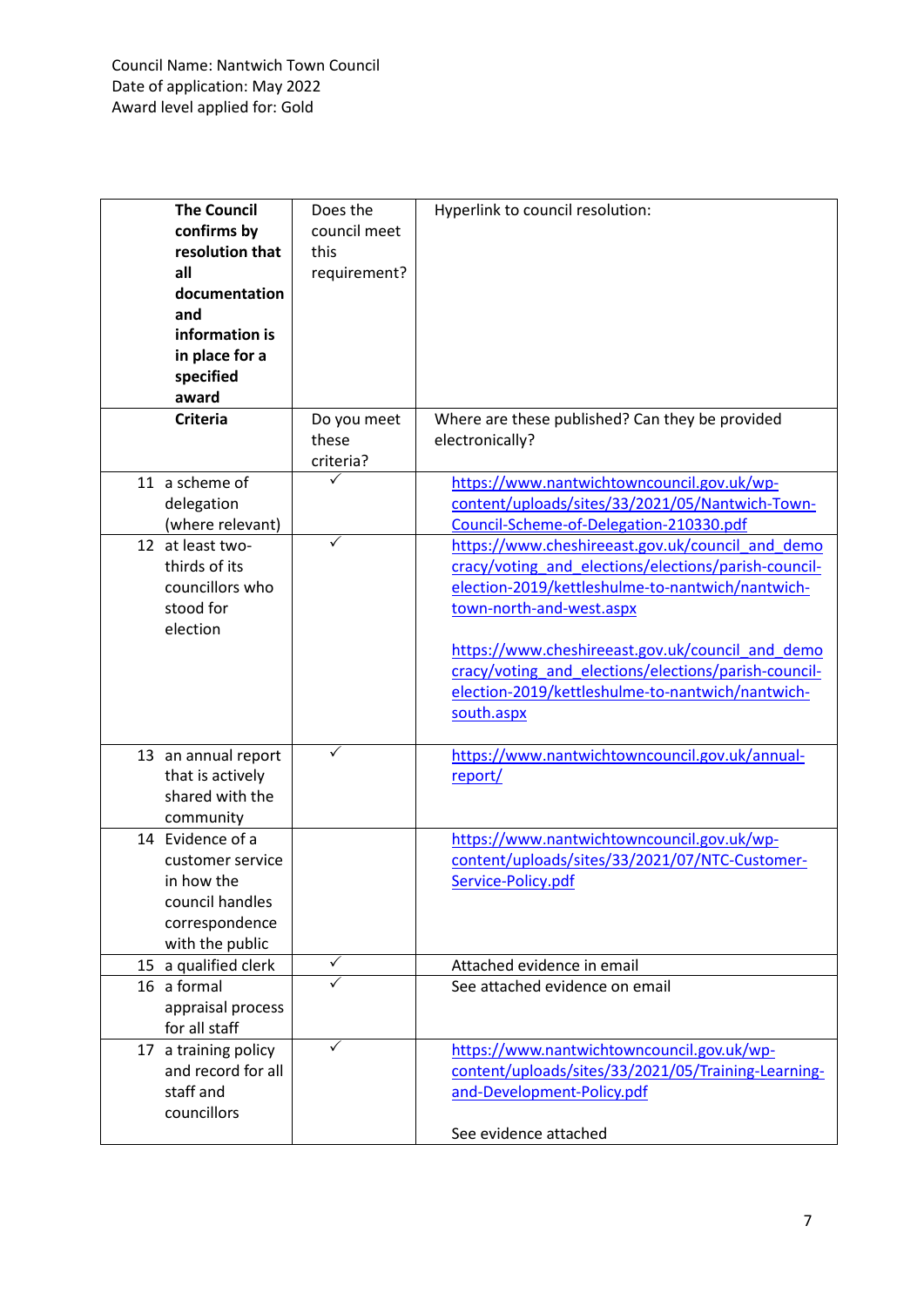

| <b>The Council confirms</b><br>by resolution that all<br>documentation and<br>information is in<br>place for a specified<br>award                                              | Does the<br>council meet<br>this<br>requirement<br>P | Hyperlink to council resolution:                                                                                                                                                          |
|--------------------------------------------------------------------------------------------------------------------------------------------------------------------------------|------------------------------------------------------|-------------------------------------------------------------------------------------------------------------------------------------------------------------------------------------------|
| <b>Criteria</b>                                                                                                                                                                | Do you meet<br>these<br>criteria?                    | Where are these published online?                                                                                                                                                         |
| $\mathbf{1}$<br>A business plan<br>covering a financial<br>forecast for at least<br>three years linked to<br>revenue and capital<br>plans for the council<br>and its community | ✓                                                    | https://www.nantwichtowncouncil.gov.uk/visio<br>n/<br>see attached evidence - RBS financial forecast                                                                                      |
| $\overline{2}$<br>An annual report,<br>online material, news<br>bulletins and other<br>council<br>communications with<br>evidence of                                           | $\checkmark$                                         | https://www.nantwichtowncouncil.gov.uk/ann<br>ual-report/<br>https://www.nantwichtowncouncil.gov.uk/new<br>$\mathsf{S}$<br>https://www.nantwichtowncouncil.gov.uk/talk-<br>of-the-town-2/ |
| engaging<br>a<br>with diverse<br>groups in the<br>community<br>using a<br>variety of<br>methods                                                                                | $\checkmark$                                         |                                                                                                                                                                                           |
| b<br>community<br>engagement<br>influencing<br>council<br>activity and<br>priorities                                                                                           |                                                      |                                                                                                                                                                                           |
| A wide range<br>c<br>of council<br>activities,                                                                                                                                 |                                                      |                                                                                                                                                                                           |